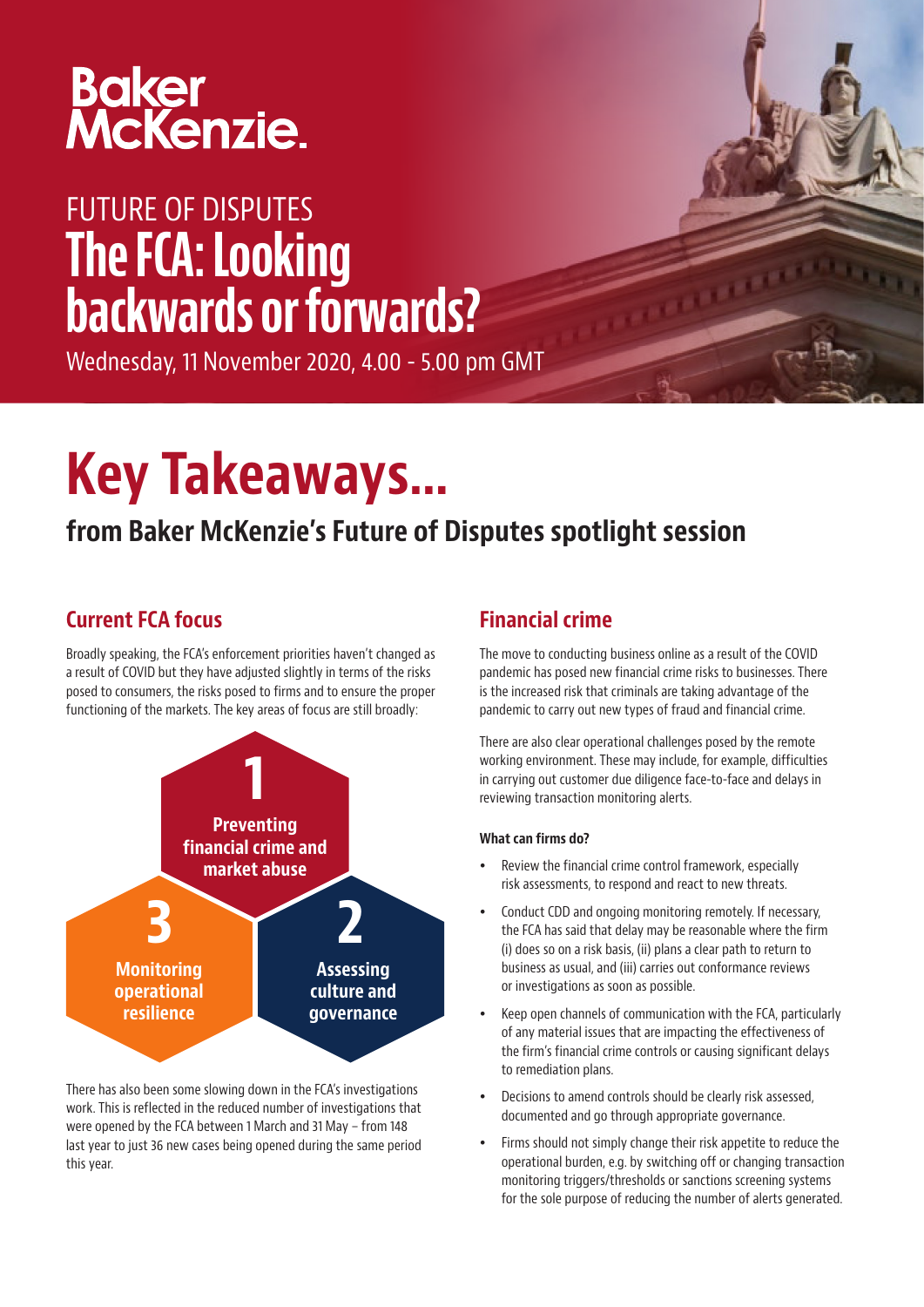### Cyber security

Unsurprisingly, there has been a significant increase in cyber attacks this year. In part, due to the working from home arrangements and more individuals using personal devices for work purposes. Which in turn increases vulnerability to cyber attacks. The National Cyber Security Centre (NCSC) recently released a drill for managing cyber incidents when working remotely which is very worthwhile taking a look at and can be accessed here: [https://www.ncsc.gov.uk/](https://www.ncsc.gov.uk/information/exercise-in-a-box) [information/exercise-in-a-box](https://www.ncsc.gov.uk/information/exercise-in-a-box)

"The NCSC has noted a three-hold increase in ransomware attacks this year. It is also increasingly common for attackers to threaten to leak sensitive information until payment is received."

At Baker McKenzie, we have already seen some instances of the malicious insider attacks over the past few months — usually in the case of redundancies and the theft of confidential information. It is interesting to see how involved the FCA was in those cases in evaluating the strength of the firms' surveillance and detection controls.

## Financial reporting

Pre-COVID, spurred on by a number of high profile corporate collapses (e.g. Arcadia, Carillion and Debenhams) the FCA had been indicating a more aggressive stance and we saw a gradual uptick in enforcement notices which included allegations of financial misreporting and market manipulation.

The COVID pandemic saw a temporary suspension of the wrongful trading rules and when creditors can serve statutory demands and winding up petitions, and of the duty under the Companies Act 2006 that normally requires the accounts of a public company to be filed within six months of the end of the accounting period - these changes came to an end in September.

That pre-existing appetite on the part of the FCA and FRC to see effective financial reporting – and to be seen to police it – we predict will develop into deeper investigation into the adequacy of financial controls and reporting/audit output.

1

As a final thought, while the FRC squeezes auditors they will, in turn, squeeze companies they audit to disclose facts, waive privilege, estimate contingent liabilities, apply aggressive provisioning and liability reserve strategies, apply a conservative approach to write-downs and a substantive level of explanation and justification in trading statements.

3

We can therefore expect an increase in Senior Manager Arrangements, Systems and Controls (SYSC) enforcements and appetite on the FCA's part to employ the criminal jurisdiction created by the Financial Services and Markets Act 2000 (FSMA).

4

# KEY TAKEAWAYS

2

While the FRC will continue to place heat under the audit process, the FCA will return its focus to the adequacy of financial systems and controls.

Alongside this, the FCA will employ the Senior Managers Regime to pre-bake personal accountability in the finance function.